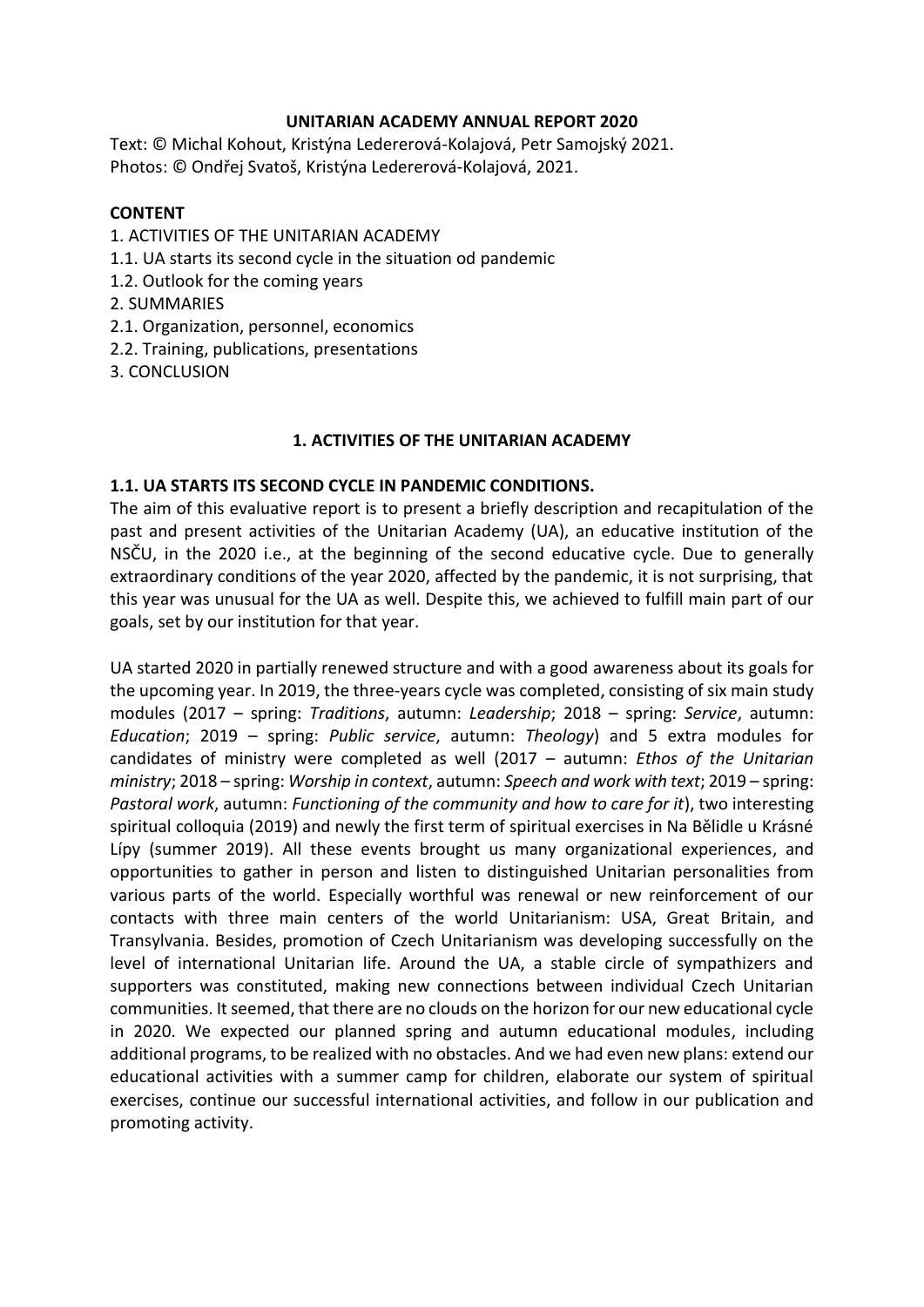Nevertheless, in spring all plans of the UA were significantly disturbed. Due to the government administrative measures following the upcoming pandemic, the UA was made to cancel both spring modules (*Traditions*, extra-module *Sharing of Hope* and prepared spiritual colloquium *Significance of Personality in Religion in European Unitarian Tradition*). Luckily, this unpleasant loss appeared later as the only disruption of the UA plans for this year.

Summer retreat dedicated to spiritual exercises in Veltrusy (June  $18<sup>th</sup> - 21<sup>st</sup>$ ) was successfully realized. Six lecturers and fifteen participants attended the event. The main lecturers were Ivana Noble, professor of the Ecumenic Theology at the Protestant Theological Faculty at the Charles University, who led spiritual exercises, based on the Christian tradition of Ignatian contemplations, and Lenka Krejčová, alumni of the same faculty, who prepared for our students a mini course od mindfulness. Shorter courses of spiritual work were led by members of the UA commission, Matyáš Müller (working with body as the base of spirituality), Jiří Motl (projective techniques), Petr Samojský (active experiencing of liturgic components and everyday spirituality) and Kristýna Ledererová Kolajová (morning creative warming up with help of creative techniques and work with natural materials).

Another successful event was the summer camp for children in Starý Mlýnec near Litoměřice, taking place on July  $11^{th}$  –  $24^{th}$ . At the preparations, members of several Unitarian communities took part – chief organizers Kristýna Ledererová Kolajová (Wider Fellowship) and Jana Rašková (OUT), Petr Samojský (Prague Unitarian Community), Dagmar Kmínková (LOU) and other members of the communities mentioned above. The event for fourteen children's participants was based on the principles of Young Scouts' camps, cultivating self-knowledge and self-improvement together with fostering of friendship, respect to the Nature and World. Main topic, connected with various activities, was the all-camp game Pilgrimage to the Rainbow.

Equipped with experiences of spring 2020, the UA achieved to prepare well the online form of lecturing part of the autumn educational module. In total, nineteen lectures were organized in five days, all of them working on the Zoom. Eight lecturers taught at the UA in autumn module, five of them coming from abroad (seven lectures were in English). Eric Cherry, former head of the International Office of the American Unitarians and Universalists, who had been already present at the very first module of the UA in Český Krumlov, talked this time about various forms of Unitarian gatherings worldwide. Other lecturers were: Fred Muir, longtime Unitarian minister from Annapolis, U.S., mentor of more than a dozen of young ministry candidates and author of books on Unitarian topics; Chris Hudson, Irish Unitarian minister and participant in the peace process in Northern Ireland; Gawin Howell, secretary for British Unitarian Youth and former head of the Unitarian congregation in Norwich. Highly interesting was the contribution of Inga Brandes, first lay president of the ICUU. Czech lecturers were Pert Samojský, Kristýna Ledererová Kolajová and Vlastík Krejčí. Workshops, seminars, and the social part of this module should be by in spring  $(25<sup>th</sup> - 26<sup>th</sup>$  April 2021) completed with a short weekend retreat. This way, UA students would not lose a whole study year.

Looking back at the year 2020, we can observe, that we did not achieve all what we originally planned – in first place, we had to do without the spring module *Traditions* – but despite all difficulties, we achieved to realize a lot.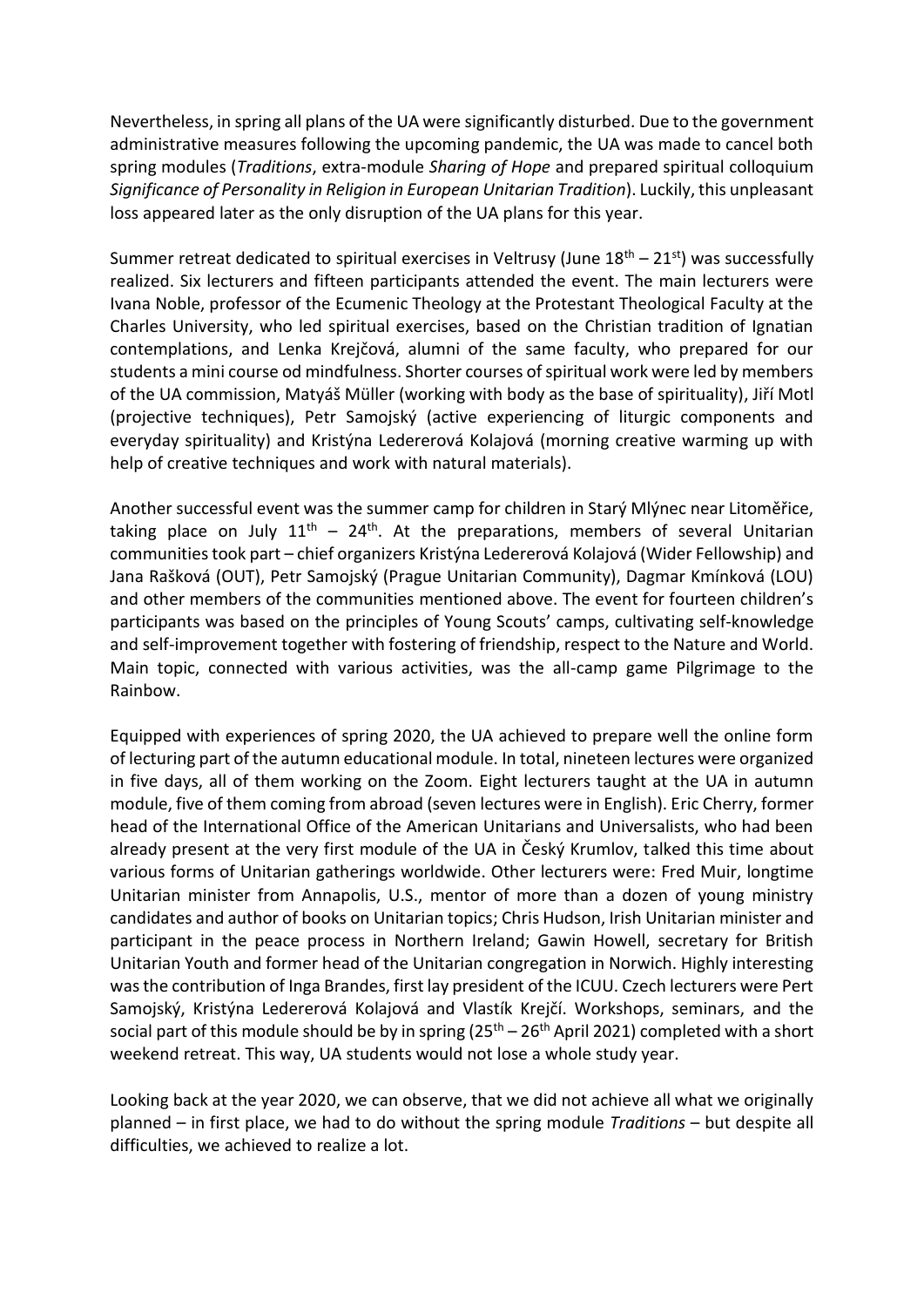The most important of all the new things in 2020 was the summer camp for children. It is a kind of a breakthrough event on the level of already established events like summer spiritual exercises retreat (2019) and spiritual colloquia (2018). After several attempts to follow the old Unitarian tradition of meaningful work with children and youth in individual communities, an inter-community initiative arose, including not only summer children camps, but promising regular meetings during the whole year.

The conclusion about the summer spiritual exercises in Veltrusy is, that after the initial term in last year we are finding a suitable format for this type of event. It has protentional influence on future cultivation of specifically Unitarian forms of spirituality.

Another success in 2020 was changing of the autumn module (or its lecturing part) in a new distance/online format, anyhow, still without interpreting – this we will be able to ensure in the following year. Using Zoom offers us possibility, to involve in the activities of the UA members of various communities in the extent of their own desire, interest, and time possibilities, without the necessity of participation in the whole modules. This way, the UA is fulfilling its intention to open its activities also for those NSČU members, who cannot for the lack of time or other reasons spend whole long weekend (in the case of standard modules) or even five days (with addition of the extra module) but are still interested in some specific topics. The virtual form, becoming more and more popular, helps us also approach nonmembers and those, who are interested to know Unitarianism. And it also means an important progress in the possibilities of the UA, to involve in its programs more lecturers from abroad, and especially students from various Unitarian centers throughout Europe and around the globe – those, whom we could until now meet only occasionally at the annual meetings of international Unitarian organizations. *Michal Kohout*

# **1.2 OUTLOOK FOR THE COMING YEARS**

Interruption of the programs and activities of the UA met with the effort to maintain the course of the UA and fulfilling its mission even in the limits given by the pandemic measures. Even now, at the time of deadline for this Annual report, it is hard to estimate, when and how we would be able to return to the full activity.

Therefore, any long-time goals are now conditioned by the very possibility of return to this full activity we experienced before pandemic. Nevertheless, these goals will be our guides in the nearest as well as more distant future:

- Return to the full operation of the UA when possible.
- Extend promotion at the social media Facebook and Instagram; motivate Czech ministers and lay members to a form of participation in the studies at the UA.
- Initiate the module of abroad stays.
- Continue the cooperation with the Peoples Church in Chicago, U.S. in preparations of the book dedicated to comparison of the heritage of N. F. Čapek and P. Bradley.
- In a long-time perspective think about another level of professionalization of the UA.
- Renew the cooperation with European Unitarians with the intention to invite them to the participation in our programs.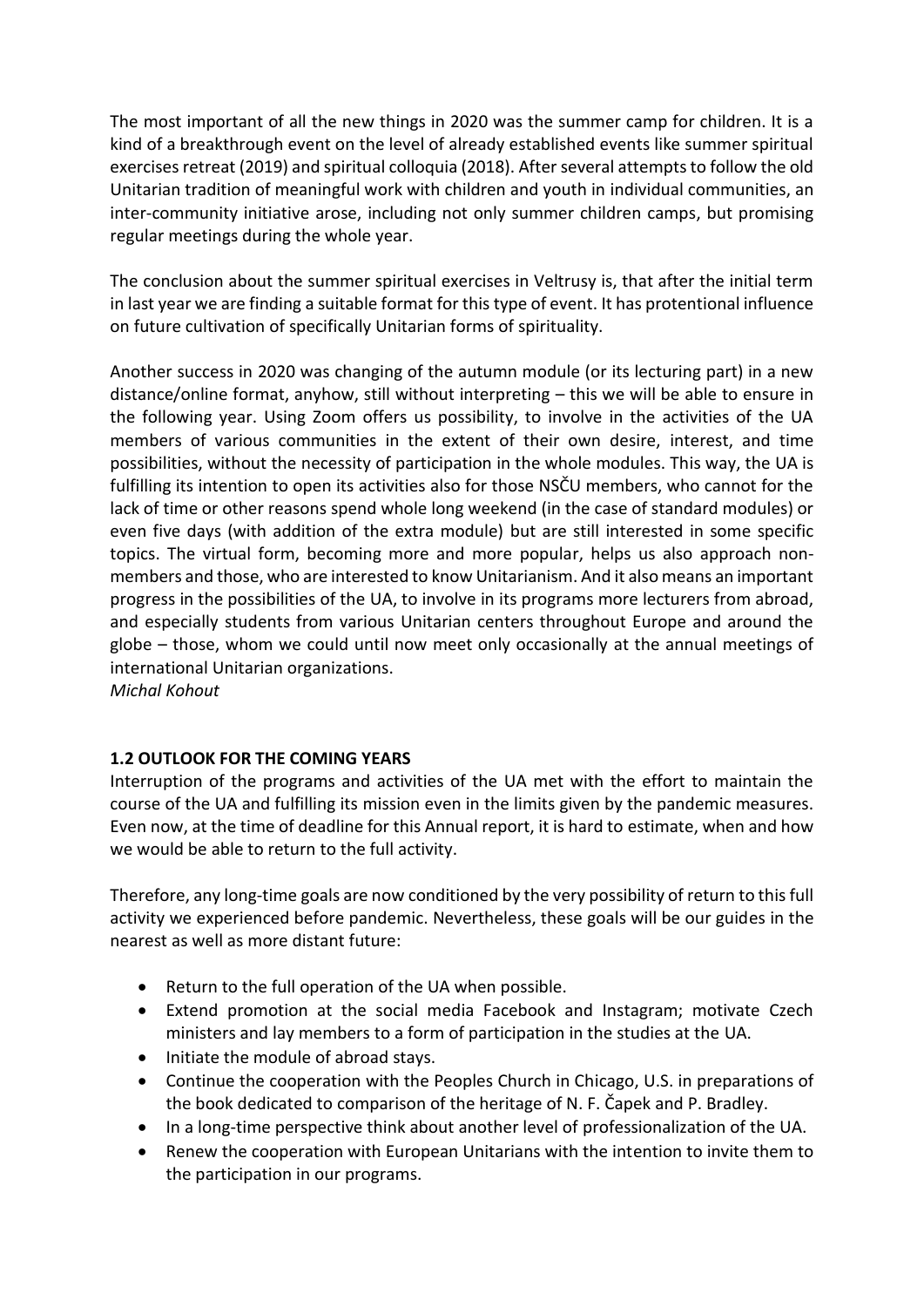On the side of the UA board, there is no lack of determination to renew our activity as soon as possible, with a great interest on the side of students as well. The only thing we can do is to wait patiently for the time when the conditions both in our country and globally will become safe enough. Until then, we want to continue even in our limited conditions, to offer for each module at least two thirds of the basic educational topics and organize the program in terms already set, in the form of Zoom videoconferences. For these presentations, since spring 2021 we will also use professional function of simultaneous interpreting, enabled by the Zoom. This will make the lectures of foreign lecturers available to all Czech students and we also open the program to the foreign students in full.

Now we can use the classic phrase about "our future in the stars..." Anyhow, whatever may be written in stars, for the Unitarian academy we can and will declare – with a bit of pathos – that for it and for the Unitarian idea in general, we will do all what will be in our power. *Petr Samojský*

# **2. SUMMARIES**

# **2.1. ORGANIZATION, PERSONNEL, ECONOMICS UNITARIAN ACADEMY MANAGEMENT:**

In the year 2019, the board of the Unitarian Academy consisted of following persons: *Director:* 

- prof. Ing. arch. Michal Kohout, elected for the period 2020-2022 in a tender.

# *Unitarian Academy Working Committee:*

- prof. Ing. arch. Michal Kohout
- Rev. Petr Samojský, D.Min.
- PhDr. Kristýna Ledererová Kolajová

# *Unitarian Academy Commission (study guarantors):*

- PhDr. Kristýna Ledererová Kolajová
- Rev. Mgr. Vlastimil Krejčí
- Rev. Petr Samojský, D.Min.
- PhDr. Jana Tichá, Ph.D.
- Mgr. Jiří Motl, Ph. D.
- Mgr. Matyáš Müller, Ph. D.

#### **STUDENTS**

On December 31st, 2020, there are 31 enrolled, 20 in active study. During the year 2020, any student did not untimely finish his/her studies. There are students, taking part in the UA events with no ambition to graduate study, some partakers of the UA events do regularly attend with no ambition to become students.

#### **ECONOMY**

In 2020, total revenues of the Unitarian Academy were 472,863 CZK (including balance from 2019).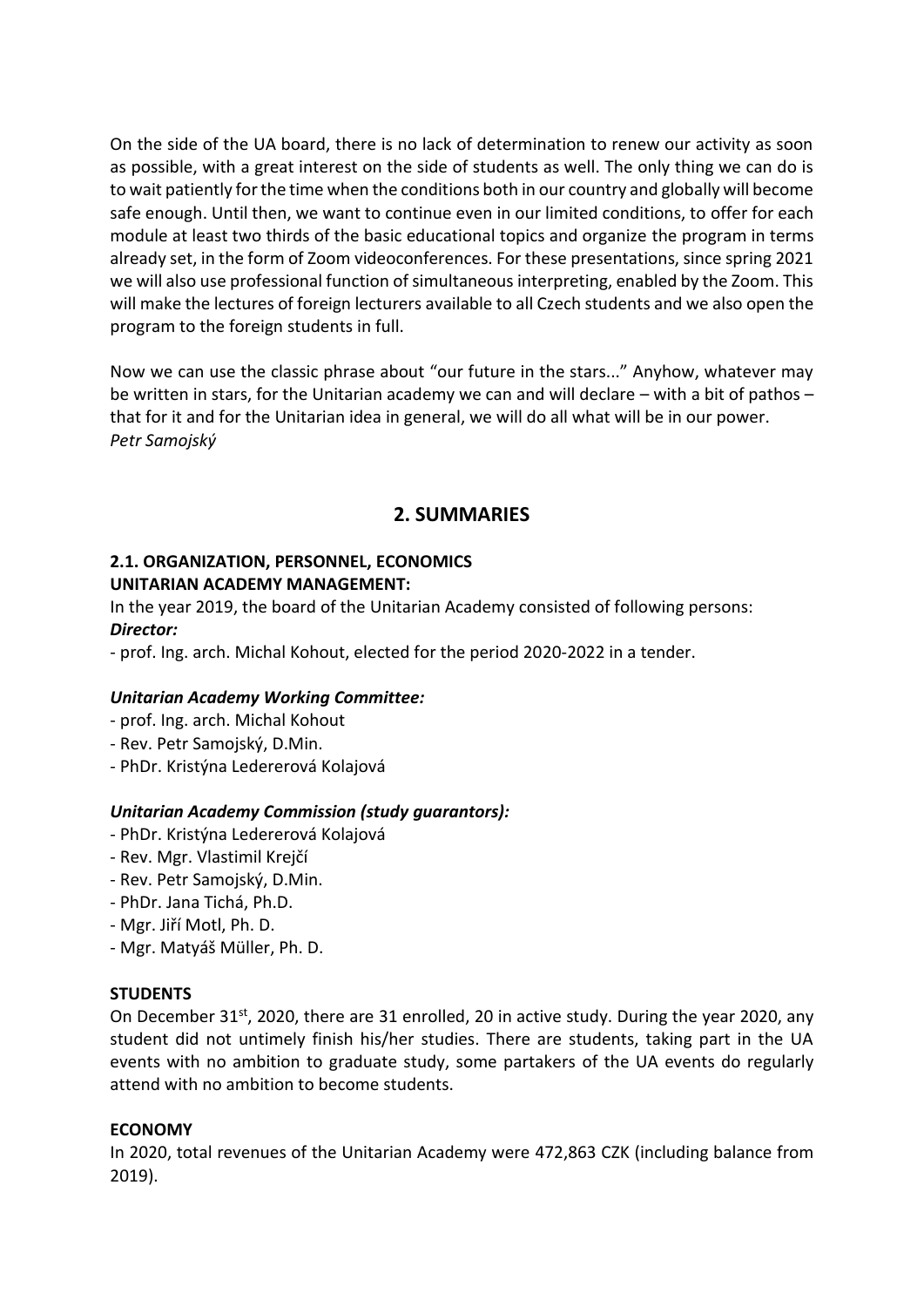In 2019, total expenditures of the Unitarian Academy were 172,961 CZK. On December 31<sup>st</sup>, 2020, the funds available to the Unitarian Academy amount to 299,902 CZK.

# **SUPPORTERS**

In 2020, the Unitarian Academy was financially supported by:

- The Religious Society of Czech Unitarians 300,000 CZK.
- Prague Unitarian Community 50,000 CZK.
- Czech Unitarian community "Wider Fellowship" (*Obec širšího společenství*) 40,000 CZK.
- The International Unitarian Church in Prague 24,000 CZK.

# **We thank all our supporters for their contributions to our activities!**

We thank all lecturers, for their great work and to those, who did not charge any fees and even their travel costs. We thank to those guarantors and members of our board, who work for the Unitarian Academy voluntary, and to those, who renounced any payments of their travel costs. The saved finances will be used for improvement of our activities.

*Kristýna Ledererová Kolajová*

# **2.2. TRAINING, PUBLICATIONS, PRESENTATIONS**

#### **MODULES STUDIED IN 2019**

#### **SPRING EDUCATIONAL RETREAT**

Cancelled.

# **AUTUMN EDUCATIONAL RETREAT**

#### *Teachers:*

Inga Brandes, ICUU president, Unitarier-Religionsgemeinschaft freien Glaubens, Germany.

Rev. Christian Hudson, All Souls Non-Subscribing Presbyterian Church, Belfast, UK.

Rev. Eric Cherry, First Universalist Society in Franklin, Massachussetts, US.

Rev. Fred Muir, Unitarian Universalist Partner Church Council, UUA, US.

Gavin Howell, Safeguarding Lead and Youth Coordinator, General Assembly of Unitarian and Free Christian Churches, UK.

Rev. Vlastimil Krejčí, Unitářská akademie, OUT, Czech Republic.

Rev. Petr Samojský, D.Min., UA, Pražská obec unitářů, OŠS, Czech Republic.

Kristýna Ledererová Kolajová, předsedkyně ÚSS NSČU, Czech Republic.

#### **DETAILED SUMMARY OF THE UA ECONOMY IN 2020**

| budget<br><b>UA</b><br>2020<br>payments | and   Proposed | Payed  |
|-----------------------------------------|----------------|--------|
| <b>Expenses</b>                         |                |        |
| Accomodation and catering   110,000     |                | 30,000 |
| – Retreats                              |                |        |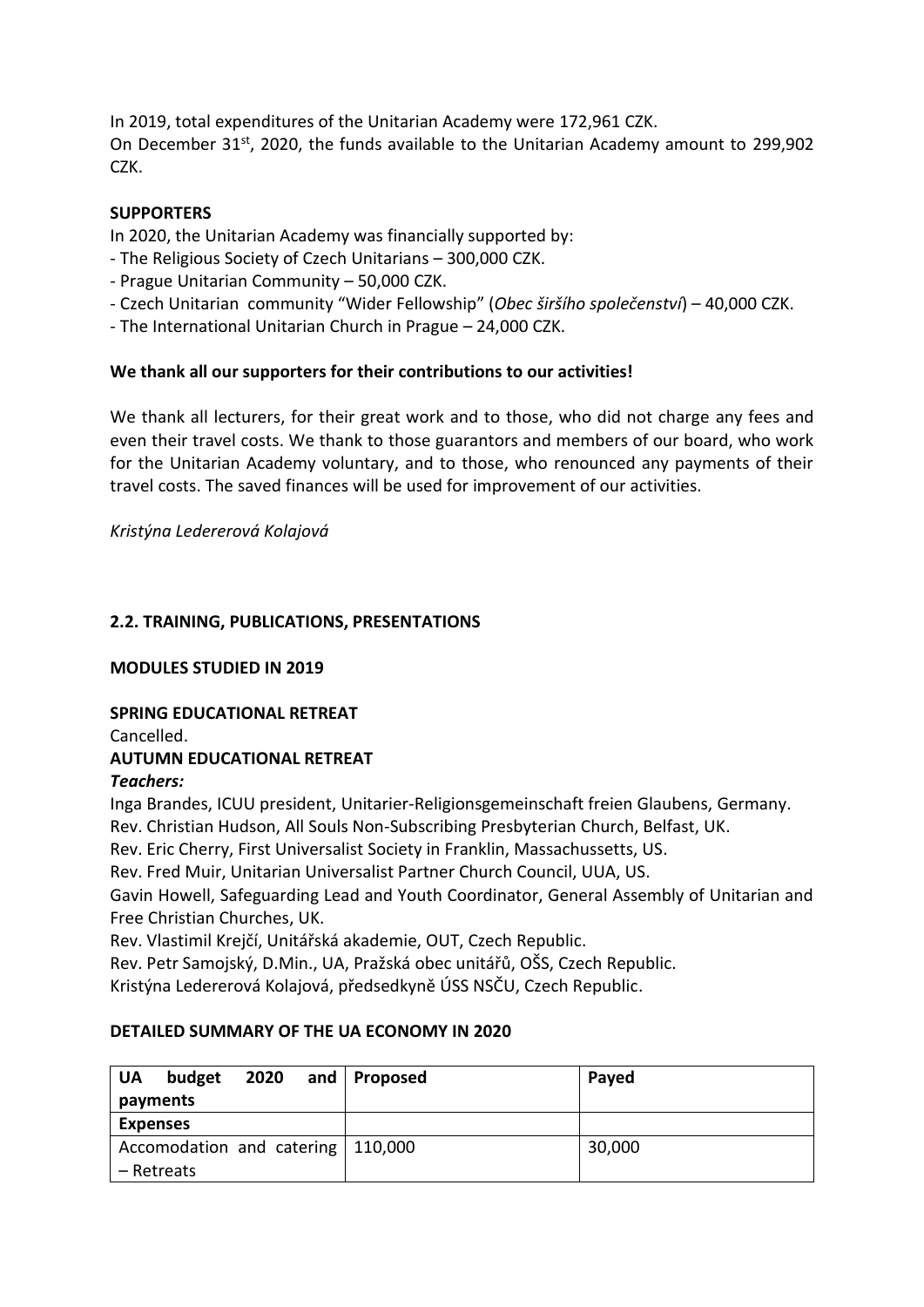| Accomodation and catering<br>- Practical exercises | 30,000  | 35,910  |
|----------------------------------------------------|---------|---------|
| Interpreting - Educational                         | 90,000  | 0       |
| retreats                                           |         |         |
| Translations                                       | 40,000  | 26,530  |
| Refreshments                                       | 10,000  |         |
|                                                    |         | 3,000   |
| Contract of work - Study                           | 20,000  | 4,200   |
| guarantors<br>Travel costs - domestic              |         |         |
|                                                    | 10,000  | 0       |
| Travel costs -<br>Foreign                          | 120,000 | 41,254  |
| lecturers                                          |         |         |
| Fees - Czech<br>lecturers,                         | 5,000   | 0       |
| obligate modules                                   |         |         |
| Fees - Czech<br>lecturers,                         | 8,000   | 5,000   |
| practical spiritual exercises                      |         |         |
| Fees - Czech<br>lecturers,                         | 0       | 0       |
| colloquia                                          |         |         |
| Publications, videos                               | 30,000  | 3,800   |
| Website, domain, service                           | 0       | 298     |
| Promotion abroad: printed                          | 30,000  | 0       |
| materials, travel costs                            |         |         |
| Zoom Business licence                              | 0       | 4500    |
| Minor equipment                                    | 15,000  | 0       |
| Contribution for children's                        | 0       | 15,000  |
| summer camp                                        |         |         |
| <b>Total</b>                                       | 518,000 | 172,961 |
|                                                    |         |         |
| <b>Incomes</b>                                     |         |         |
| From previous years                                | 60,000  | 67,559  |
| Subscriptions from the NSCU                        | 350,000 | 300,000 |
| budget                                             |         |         |
| Donations and contributions                        | 90,000  | 90,000  |
| from NSČU communities and                          |         |         |
| organizations                                      |         |         |
| individual<br>Donations,                           | 10,000  | 0       |
| voluntary contributions                            |         |         |
| Financial<br>participation<br>of                   | 15,000  | 15,304  |
| students                                           |         |         |
| <b>Total</b>                                       | 525,000 | 472,863 |
| Rest for the next year                             |         | 299,902 |

MODULE N – PART ETHOS OF THE UNITARIAN MINISTRY

Started with educational retreat organized online with the videoconference program ZOOM, October  $14^{\text{th}} - 15^{\text{th}}$  2020.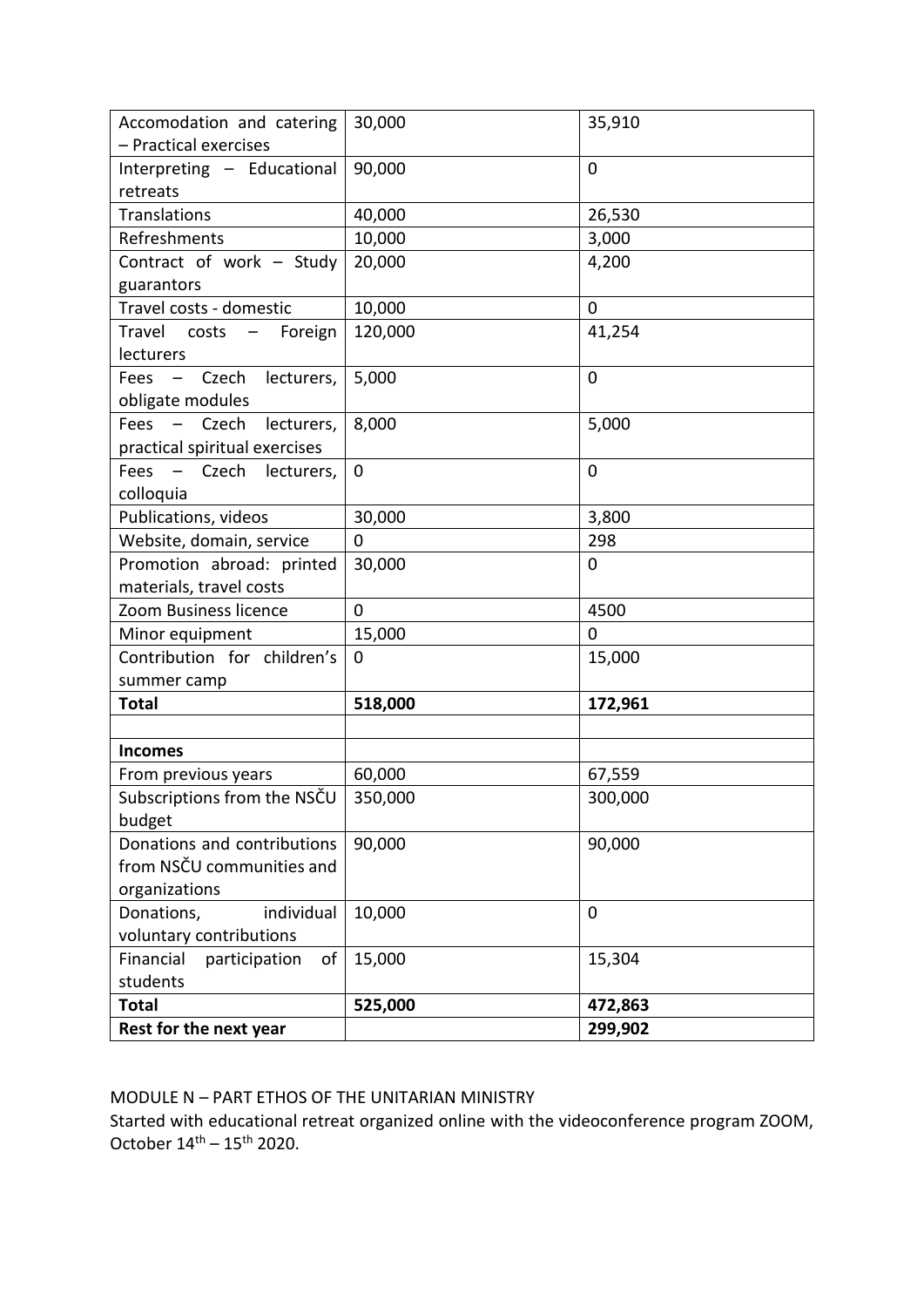## *Lectures:*

- Spiritual leadership and its specifics / Fred Muir.

- Ministry and its changes in time, with emphasis on present time / Fred Muir.

- Ministry in the NSČU, its traditions and internal rules during 100 years of its existence / Kristýna Ledererová Kolajová.

- Ministry leadership and lay leadership in the community – two skew lines of totally different worlds, creative dynamics, or competition? / Chris Hudson.

- Personal role of the minister – how is the personality of minister (not) reflected in his/her work and impact on the community? / Petr Samojský.

- Ministry in the unitarian world (main aspects and examples of Unitarian gatherings throughout the world) / Eric Cherry.

- Is ministry a teamwork (team of ministers in a community, ethos and meaning of ministry bodies, inter-community projects) / Vlastík Krejčí.

### LEADERSHIP

Started with educational retreat organized online with videoconference program Zoom, October  $16^{th} - 18^{th}$  2020.

#### *Lectures:*

- Education of people active in lay leadership (professionality vs. voluntariness) and specifics of leadership in various groups or programs / Chris Hudson.

- Lay leadership of a spiritual community – general principles / Vlastík Krejčí.

- Congregational constitution and leading of Unitarian communities on various levels – what demands leading of a group, what demands leading of a congregation... / Petr Samojský.

- People in the community board / groups – hierarchy, function and role, competencies, preparation and actualization of the leading documents, feedback / Petr Samojský.

- Conflict as an opportunity – causes, principles of solutions, prevention of conflicts + some conflicts typical for Unitarian communities / Vlastík Krejčí.

- Leading in the NSČU – historic periods, their specifics and personalities, actual situation, outlook / Kristýna Ledererová Kolajová.

- Work with volunteers in Unitarian communities / Gavin Howell.

- Administration and economy: two dreaded aspects of leadership... or not? (What do we need to know for easy going of these issues. / Kristýna Ledererová Kolajová.

- Leading of Unitarian communities on international level: principles, trends, challenges / Inga Brandes.

- Unitarianism and leading documents – does a free religion need any rules? / Petr Samojský.

- NSČU – rules, organs, communication, common goals, shared activities / Kristýna Ledererová Kolajová.

#### **OTHER EVENTS ORGANIZED BY THE UA**

PRACTICAL SPIRITUAL EXERCISES, FACULTATIVE MODULE

#### **Facultative module Practical Spiritual Exercises**

Took place in the educational center at Chateau Veltrusy, Ostrov 59, 277 46 Veltrusy, June 18th -21st 2020.

#### *Lectors:*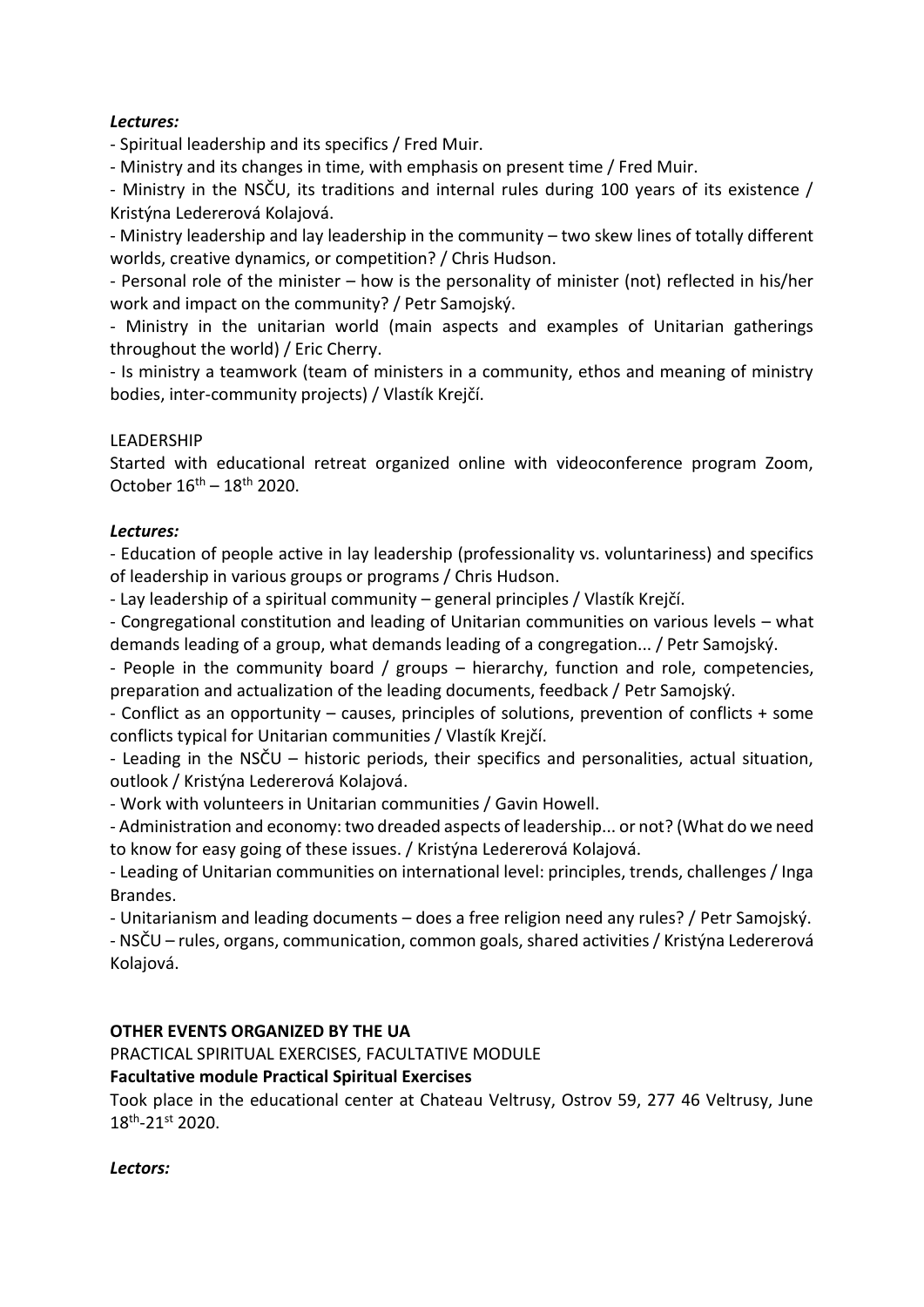prof. Ivana Noble, Ph.D., chief of the Ecumenic Institute of the Protestant Theological Faculty, Charles University, professor of ecumenic theology, Prague, Czech Republic.

Mgr. Lenka Krejčová, alumni of the Hussite Theologic Faculty, Charles University, lector of mindfulness, Prague, Czech Republic.

Mgr. Matyáš Müller, Ph.D., National Institute of Mental Health, Hussite Theological Faculty, Charles University, Prague, Czech Republic.

Rev. Petr Samojský, Prague Unitarian Church, Community of Wider Fellowship, Executive board of the UA, Prague, Czech Republic.

PhDr. Jiří Motl, Ph.D., Prague, Czech Republic.

PhDr. Kristýna Ledererová Kolajová, NSČU Czech Republic.

### *Program:*

Earth: Anchoring connection (creative workshop and introduction.

Sharing circles.

Fire: energy of change (morning creative workshop).

Typology of spiritual practice.

Using of the principles of the Gestalt therapy in reflection of own spirituality.

Introduction to the mindfulness.

Active experience of liturgic components – lighting and snuffing of the Chalice of Light, responsive reading, chants.

Sharing circles.

Air: Invisible dynamics of Life (morning creative workshop).

Metanoia-

I am my body too – using of Biosynthesis, exploring of relationship between soul and body. Spiritual exercise aimed at calming down and self-recognition, based on the Ignatian tradition of contemplation: walking meditation, Psalms of pilgrimage, interiorization connected with a special place on the pilgrimage.

Non-theistic meditation.

Sharing circles.

Water: passing and returning (morning creative workshop).

Spiritual gathering: Blessing of waters.

Spirituality of everyday life.

Farewell ritual: Touching the nature of the world.

Common guided tour in the chateau.

PILGRIMAGE TO THE RAINBOW – CHILDREN'S SUMMER CAMP

Starý Mlýnec u Litoměřic, July  $12<sup>th</sup> - 24<sup>th</sup>$  2020, organized in cooperation with the Wider Fellowship and Unitarian Community Teplice.

# *Leading and organization:*

PhDr. Kristýna Ledererová Kolajová, head of the ÚSS, member of the Executive board of the UA, Wider Fellowship.

Jana Rašková, Unitarian Community Teplice.

#### **Preparations of programs:**

Dagmar Kmínková, Unitarian Community Liberec. Rev. M. Div. Petr Samojský, D. Min., UA, Prague Church of Unitarians, Wider Fellowship.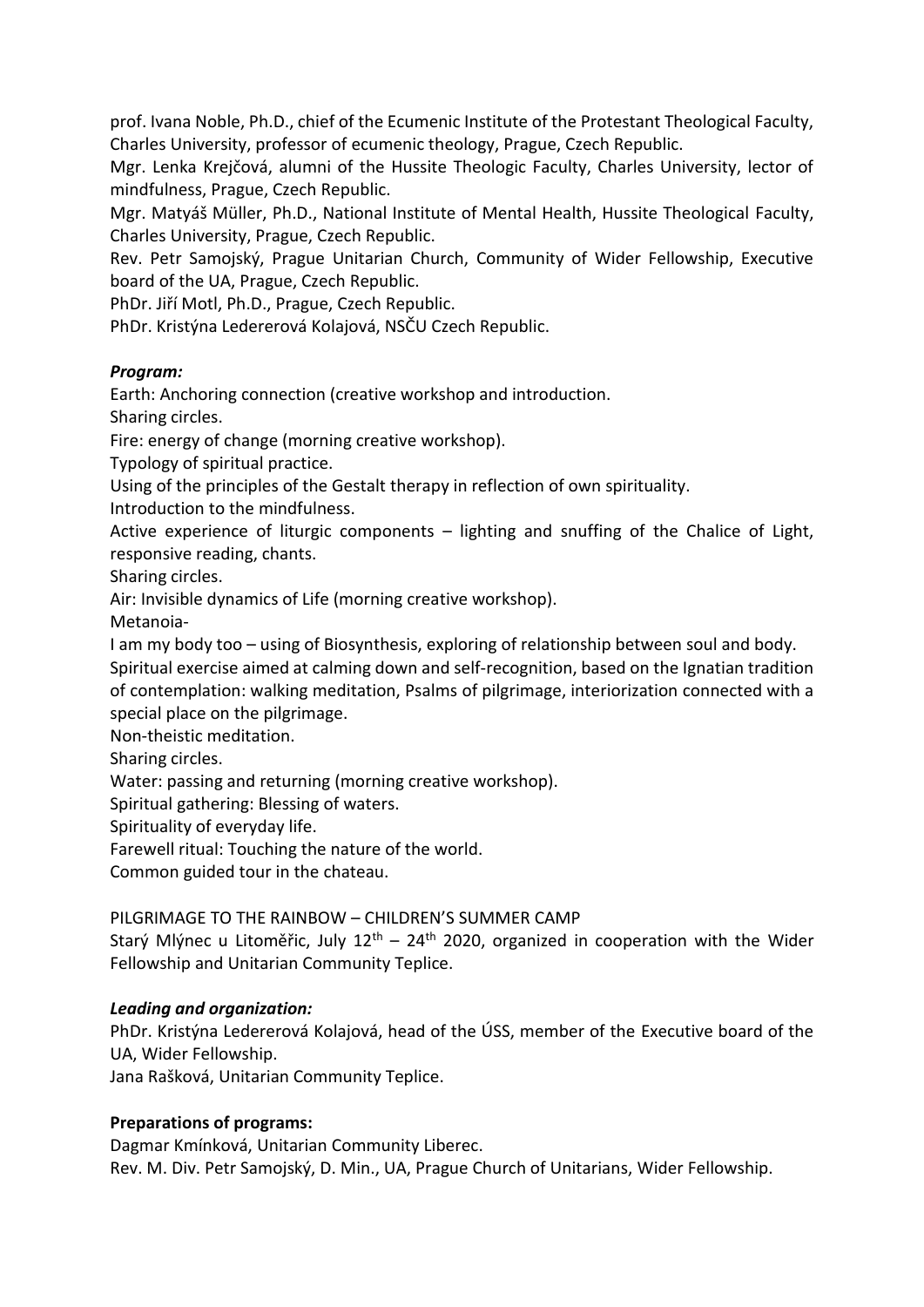Rev. Vlastimil Krejčí, UA, Unitarian Community Teplice.

A children's retreat/ summer camp for fourteen days, acquainting children in a naturally creative and playful way with spirituality of everyday life, Unitarian, and ethical principles, and also with healthy functioning in an organized group or community. More at the website: www. <https://unitarska-akademie.cz/pm/konalo-se/putovani-za-duhou>

### **PUBLICATIONS**

Due to negative impacts of the pandemic measures, and following decision of the NSČU, to stop until further notice all non-periodic publication activities, no materials were published. *Kristýna Ledererová Kolajová* 

### **LECTURERS AT THE UA IN 2020**

#### **Inga Brandes**

Inga was born in a German Unitarian family and was brought up as Unitarian. During past twenty years, she worked for the Unitarian movement at various positions, e.g., as vicepresident of the International Unitarian Youth in ICUU. In January 2014, she was elected in the executive board of the ICUU and in 2018 was elected to become president of this organization. As such, she is the first lay person at the head of ICUU.

#### **Rev. Eric Cherry**

After graduating Meadville Lombard Theological School, he became minister at the Unitarian and Universalist Congregation in Burlington, US, where he worked until 2001. During this time, he worked every year as an English teacher for Unitarian students at Protestant Theological Seminary in Kolozsvár (Rumania). In years 2001-2007, he led the Unity Church of North Easton, and after he served eleven years as director of the international office of the UUA.Recently, he is minister of the First Universalist Society, Franklin, US.

#### **Gavin Howell**

After graduating high school in Grosvenor, he studied modern history and politics at Queen's University in Belfast and after he absolved MA program in the Development Studies at the University of East Anglia. He became a grammar school teacher and grounded Nurture Group at high school Framingham Earl in Norwich – a specialized institution for children with complex social, emotional issues and behavior disorders. Now he works as coordinator of youth for the British Unitarian General Assembly of Unitarian and Free Christian Churches. Since March 2017 till March 2020, he was also president of the Unitarian congregation Octagon Chapel in Norwich. History of this congregation roots in 1698.

#### **Rev. Christopher Hudson**

For eighteen years, he worked as Unions official in Dublin, Ireland. He was always interested in problems of developing countries and he traveled in India, Pakistan, Brazil, and Middle America. In the times of his unions work, he served as lay minister in the Dublin Unitarian congregation for many years. In the time of the conflict in Nothern Ireland, he took part in the peace negotiations as an important mediator of direct talks between IRA representatives and Irish government in Dublin. His activity was essential for signature of the "Good Friday" peace agreement in Belfast between both sides of the conflict in 1998. In 1999, he was awarded with a State Prize by Her Majesty Queen Elisabeth II.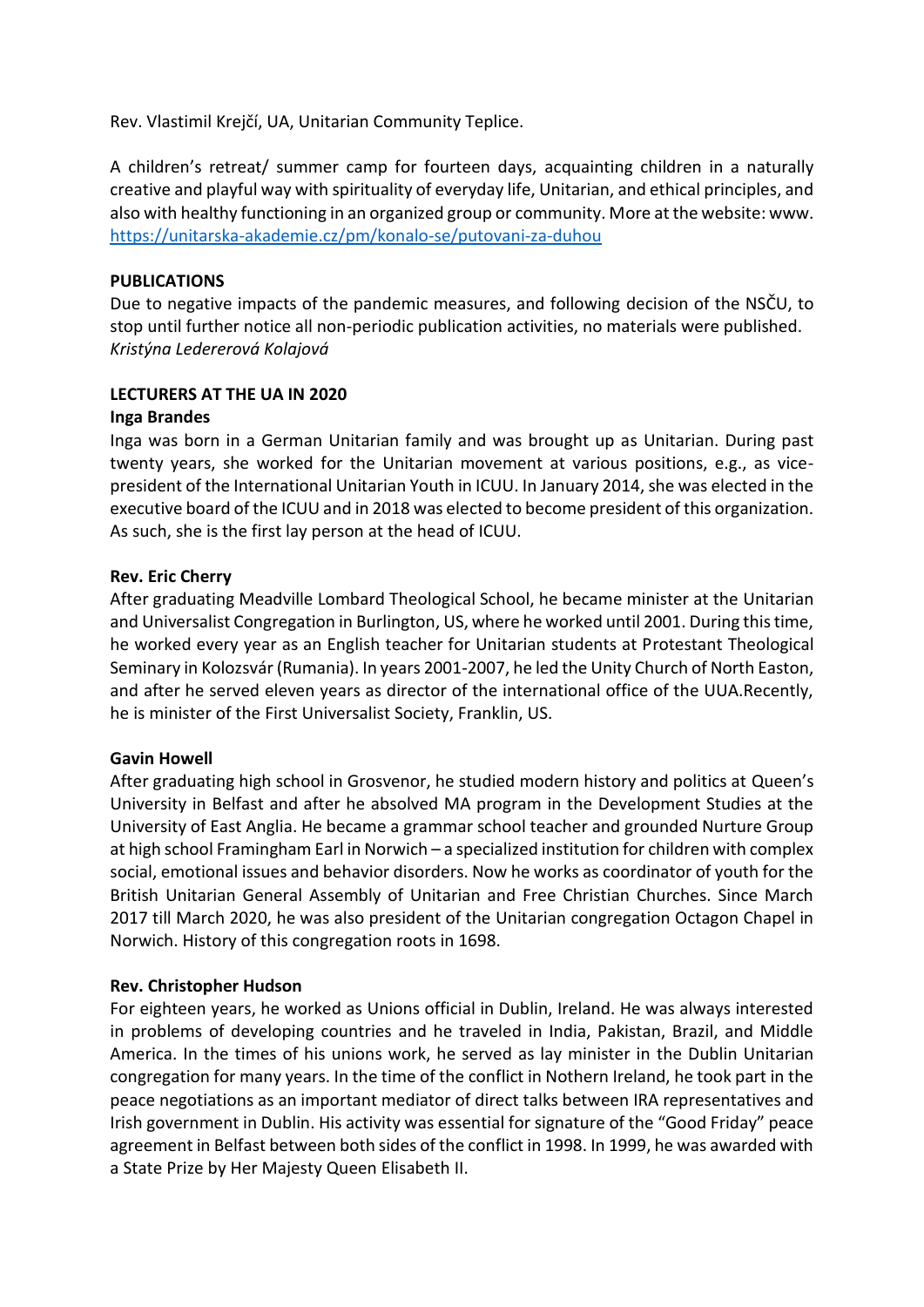Now he serves as minister in Four Soul Non-Subscribing Presbyterian Church in Belfast.

### **Mgr. Lenka Krejčová**

Alumni of the Hussite Theological Faculty in Prague, lector of mindfulness courses.

#### **Mgr. Jiří Motl, Ph.D.**

He studies psychology of religion, his doctor program he absolved at the Philosophical Faculty of the Charles University. Part of his studies he spent at the Islamic Theological Faculty in Istanbul, and at the Jagellon University in Krakow. Now he teaches and at the Charles university and at the Technical University in Liberec, he is also active in scientific research. He works also in Gestalt therapy. He has been practicing Buddhistic meditation for ten years.

### **Rev. Fred Muir**

Recently, he left active minister service, in that he had been active for forty-two years. He is minister emeritus in the Unitarian and Universalist Congregation in Annapolis, Maryland US. For nearly three decades, he served also in various positions in the American Unitarian Association. Since 1994, he works as an ambassador UUA to the Philippine Unitarians and now he studies roles, held by Universalists and Unitarians during the American occupation of Philippines in 1898-1946. Fred is the author of five books. In August 2020, he became an interim executive director of the Unitarian Universalist Partner Church Council.

### **Mgr. Matyáš Müller, Ph.D.**

He studied anthropology at the Charles University and doctor program he absolved at the Faculty of Science of the same university. For two years, he studied Psychological and Psychiatrist Anthropology in London. Currently, he works in the National Institute for Mental Health and teaches at the Hussite Theological Faculty. He is specialized in destigmatization of mental diseases in society. He absolved psychotherapeutic training in somatically oriented method called Biosynthesis.

#### **prof. Ivana Noble, Ph.D.**

Head of the Ecumenic Institute of the Protestant Theological Faculty of the Charles University, professor of ecumenic theology. She studied theology at the Hussite Theological Faculty and at the Catholic Heythrop College at the University of London. She is the author of many papers on ecumenic theology, Eastern and Western spirituality, hermeneutic, fundamentalism and totalitarian thinking.

# **Rev. M. Div. Petr Samojský, D. Min.**

A Unitarian minister. His MA diploma he received at the Meadville Lombard Theological School in Chicago and his doctor diploma at the Chicago Theological Seminary. For a long time, he has been active in systematic Unitarian education of ministers and lay leaders, and focuses in the practice of Unitarian spirituality.

*Kristýna Ledererová Kolajová* 

# **3. CONCLUSIONS**

At the end of the fifth year of the UA, we must express our thanks to all those, who participated in successful progress of our institution: Members of the Working Committee of the UA Commission – Kristýna Ledererová Kolajová and Petr Samojský and other members of